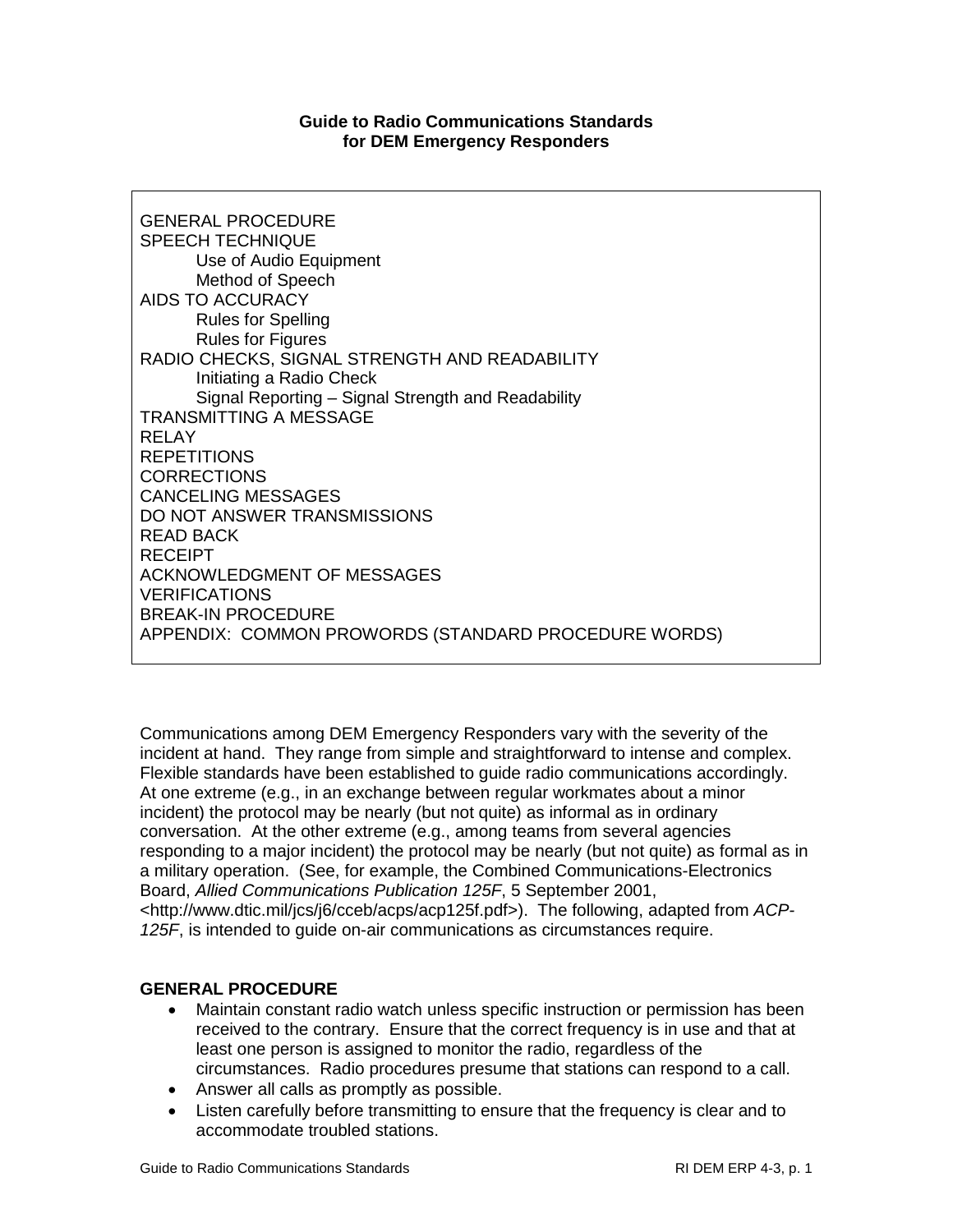- Use correct speech technique (described below).
- Initiate radio contact by identifying the callsigns of the person you aim to reach and yourself.
- Release the pressel (PTT/push-to-talk switch) promptly and ensure that the radio returns to the receive condition.
- Keep messages clear, orderly, and concise, brief and to-the-point. Do not lose your temper or use profanity.
- Use callsigns and recognizable abbreviations or codes when referring to personnel or locations.
- Clearly state your intention and the information you wish to convey. Insofar as possible, plan the message ahead. Written notes reduce the risk of error.
- Use the primary channel only for urgent substantive communication or to establish contact before shifting to a secondary channel. Keep primary channels as free as possible.
- Standard procedure words (prowords) may be used in place of whole sentences. Prowords are easily used and recognized words or phrases with a specific predetermined meaning. (See appended glossary of common prowords) For example:

ROGER = "I have received your last transmission satisfactorily." OUT = "This is the end of my transmission to you, and no answer is required or expected"

• End each transmission by saying the proword "OVER," and end radio contact by saying the proword "OUT."

## **SPEECH TECHNIQUE**

Use of Audio Equipment

- o In transmission, position the microphone as close to the mouth as possible.
- o For reception, particularly in noisy or difficult conditions, the use of headsets is preferable to loudspeakers.

#### Method of Speech

The key words to remember are Rhythm, Speed, Volume and Pitch (RSVP).

- o Rhythm. Use short sentences divided into sensible phrases (vs. pauses after each and every word) that maintain a natural rhythm. When pausing, release the pressel to minimize transmission time and to permit stations to break in as necessary.
- o Speed. Speak slightly slower than for normal conversation. Slow down by increasing the length of pauses between phrases, especially if a message is to be written down by the recipients or if conditions are difficult. (Altering the gaps between words will create an unnatural, halted rhythm that is difficult to understand.) Never speak faster than the station experiencing the worst reception conditions can be expected to receive.
- o Volume. Speak at a volume as for normal conversation. Shouting causes distortion.
- o Pitch. To improve clarity, pitch the voice slightly higher than for normal conversation.

### **AIDS TO ACCURACY**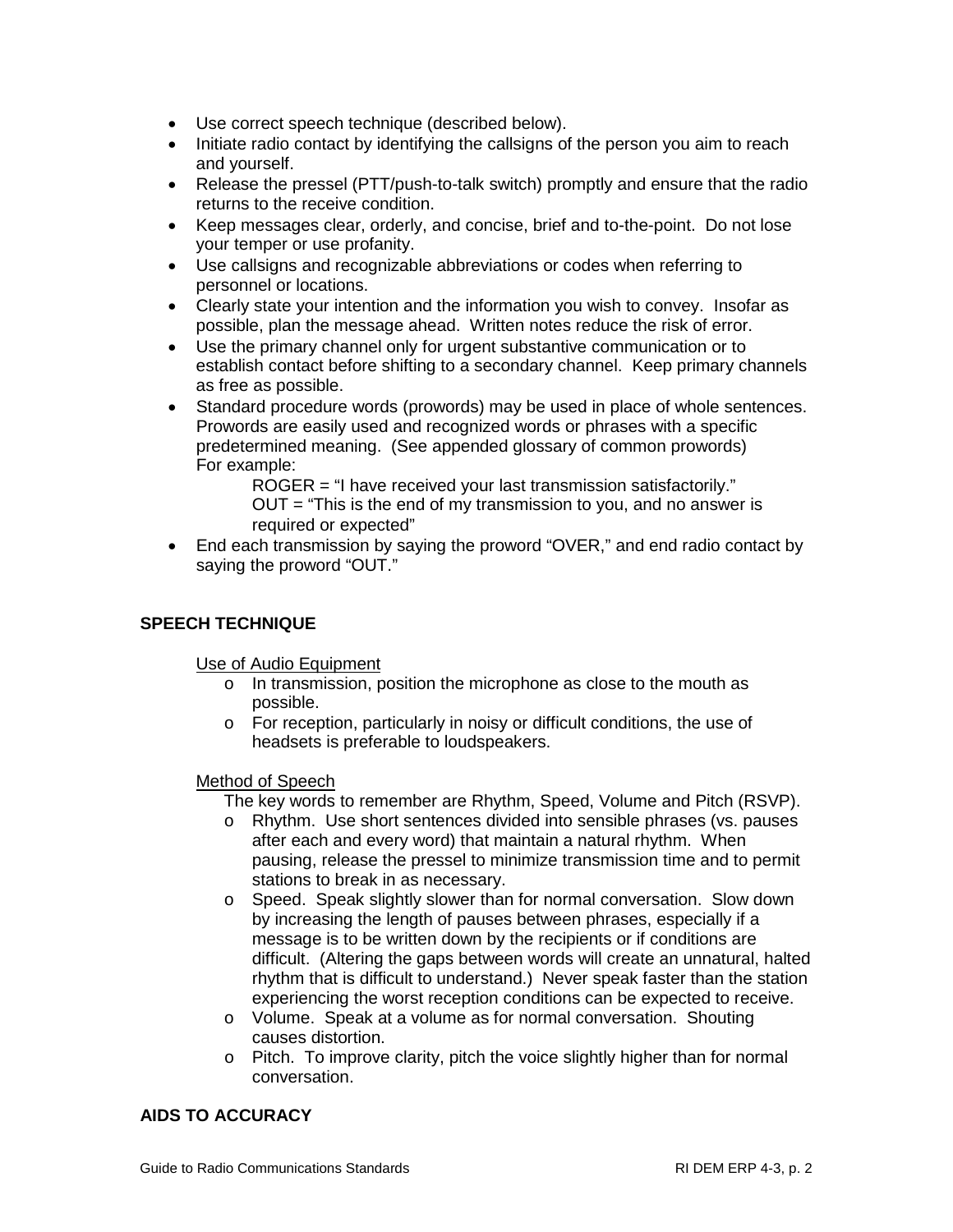### RULES FOR SPELLING

o Use the following International Phonetic Alphabet to spell out words or acronyms that may not transmit clearly.

| $A - A$ lpha        | N — November  |
|---------------------|---------------|
| B — Bravo           | O — Oscar     |
| $C -$ Charlie       | $P - P$ apa   |
| $D -$ Delta         | $Q - Q$ uebec |
| $E - E$ cho         | $R -$ Romeo   |
| $F -$ Foxtrot       | $S -$ Sierra  |
| $G -$ Golf          | $T - Tango$   |
| $H - H$ otel        | $U -$ Uniform |
| $I$ - India         | $V -$ Victor  |
| $J -$ Juliet        | W — Whiskey   |
| $\mathsf{K}$ — Kilo | $X - Xray$    |
| $L - Lima$          | $Y - Y$ ankee |
| M — Mike            | $Z - Z$ ulu   |

- o Callsigns and coordinates should always be spelled out phonetically.
- o Spelling out may also be necessary to communicate obscure or unpronounceable words or abbreviations. They may be spelled out after the proword, "I SPELL." If the word is pronounceable, say it before and after spelling it out. In difficult conditions it may more effective to use full words than to risk having to spell out an abbreviation.

### RULES FOR FIGURES

- o Begin radio contact by saying callsigns digit-by-digit.
- o Figures in the text of a message may be spoken as in normal speech, but when conditions are difficult or when misunderstanding is likely or dangerous, figures should be spoken digit-by-digit, preceded by the proword "FIGURES." This proword warns that figures follow immediately, to help distinguish them from other similarly pronounced words.

### **RADIO CHECKS, SIGNAL STRENGTH AND READABILITY**

Whenever using a radio for the first time or when there is doubt about its performance, the simplest check that can be done is what is known as a "radio check." Radio checks should be carried out periodically during periods of low traffic.

### INITIATING A RADIO CHECK

The person initiating a radio check should say:

- The callsign of the station being called.
- The words "THIS IS."
- The callsign of the station calling.
- The prowords "RADIO CHECK" (meaning, "What is my signal strength and readability? How do you hear me?")

#### SIGNAL REPORTING

The responder should answer: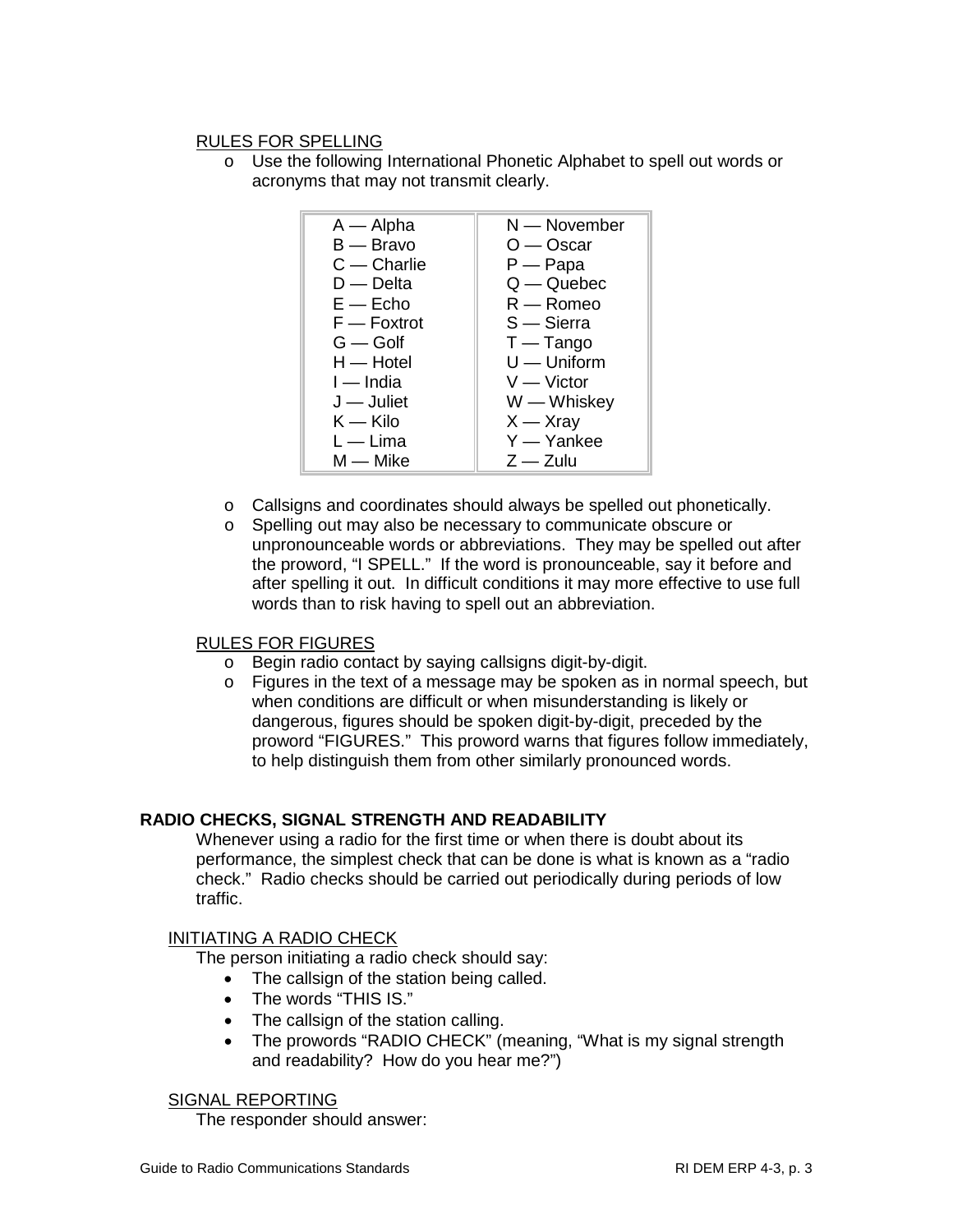- "ROGER" (meaning "I have received your last transmission satisfactorily.") Strength of signals and readability need not be exchanged unless one station cannot clearly hear another. So, the omission of comment on signal strength and readability is understood to mean that reception is LOUD and CLEAR.
- If reception is other than loud and clear, it must be described with prowords for signal strength and readability, such as:

| <b>Signal Strength</b> |                                                                                    |
|------------------------|------------------------------------------------------------------------------------|
| <b>LOUD</b>            | Your signal is strong.                                                             |
| <b>GOOD</b>            | Your signal is plainly audible.                                                    |
| <b>WEAK</b>            | I can hear you, but with difficulty.                                               |
| <b>FADING</b>          | At times your signal fades so much that<br>continuous reception is not dependable. |
| <b>NOTHING HEARD</b>   | I cannot hear you at all.                                                          |

| <b>Readability</b>       |                                                                     |
|--------------------------|---------------------------------------------------------------------|
| <b>CLEAR</b>             | Excellent quality.                                                  |
| <b>READABLE</b>          | Good quality; no difficulty in reading<br>vou.                      |
| <b>DISTORTED</b>         | Having problems reading you due to<br>distortion.                   |
| <b>WITH INTERFERENCE</b> | Having trouble reading you due to<br>interference.                  |
| <b>INTERMITTENT</b>      | Having trouble reading you because<br>your signal is intermittent.  |
| <b>NOT READABLE</b>      | I can hear that you are transmitting but<br>cannot read you at all. |

# **TRANSMITTING A MESSAGE**

- When communication reception is satisfactory, message parts may be transmitted only once.
- When communication is difficult, callsigns should be transmitted twice. (Phrases, words, or groups may be transmitted twice after use of the proword WORDS TWICE. Reception may be verified by use of the proword READ BACK.)

### **RELAY**

- The proword RELAY used alone indicates that the station called is to redirect the message to all addressees.
- The proword RELAY TO followed by an address designator indicates that the station called is to relay the message to the stations indicated. When more than one station is called, the callsign of the station designated to perform the relay will precede the proword RELAY TO.
- The proword RELAY THROUGH allows a station to indicate a third station that can relay a message.
- The proword THROUGH ME allows a third station to indicate that it is in contact with the required station and able to relay the message.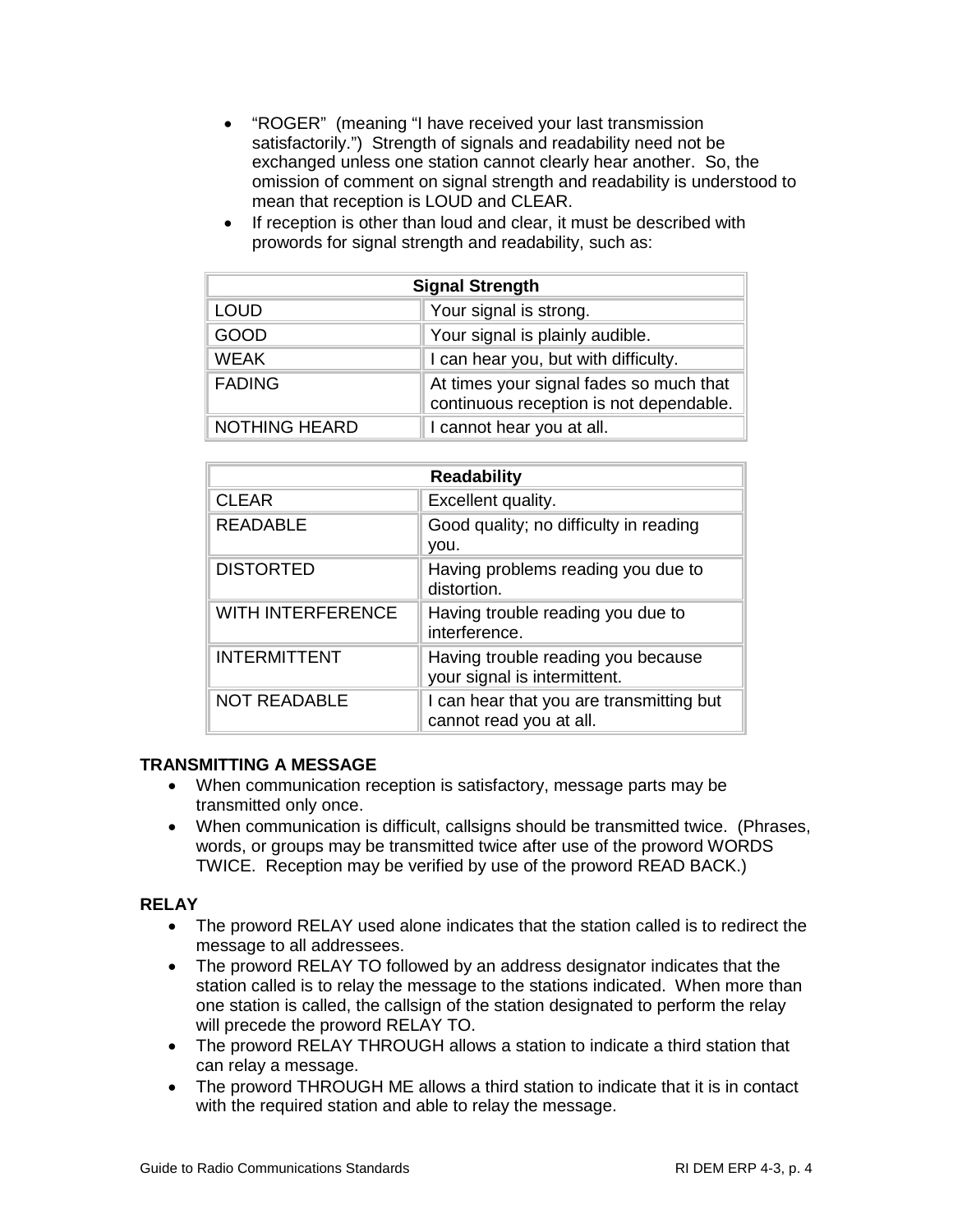• In all cases – whether the originating station can or cannot hear the relaying station – the relaying station must inform the originating station if it has not been able to relay the message.

## **REPETITIONS**

- Before receipting a message that is unclear, stations should request repetitions. For this purpose, the proword SAY AGAIN may be used alone or in conjunction with prowords that identify the portion of the message that is unclear (e.g., ALL BEFORE, ALL AFTER, FROM, TO, WORD BEFORE, WORD AFTER). In complying with requests for repetitions, the transmitting station must identify the portion that is being repeated.
- When it is necessary to ask for repetitions after a message has been receipted, identify the message being queried as well as the portion required.

## **CORRECTIONS**

- When an operator makes an error while transmitting a message, he/should should use the proword CORRECTION, followed by the last word or phrase correctly transmitted. Then continue transmission.
- If an operator discovers an error in a message after it has been receipted, he/she should send an abbreviated service message, identifying the message and the portion to be corrected.

## **CANCELING MESSAGES**

- During the transmission of a message (anytime up to the ending proword OVER or OUT), the message may be cancelled by use of the prowords: DISREGARD THIS TRANSMISSION – OUT.
- A message that has been completely transmitted can only be cancelled by another message.

### **DO NOT ANSWER TRANSMISSIONS**

- When it is imperative that the called stations do not answer a transmission, the proword DO NOT ANSWER will be transmitted immediately following the call, and the complete transmission will be sent twice, the full transmission ending with the proword OUT.
- DO NOT ANSWER transmissions must be authenticated.

### **READ BACK**

- To ensure that a message has been accurately received, the originating station may request that all or part of the message be read back, using the proword READ BACK and identifying the segment (e.g., READ BACK TIME, READ BACK GRID, READ BACK TEXT, etc.)
- Specify which stations are to read back by saying their call numbers before the proword READ BACK. Remaining stations should keep silent. When callsigns do not precede the proword READ BACK, all recipients are to read back.
- If the station reading back does so incorrectly, the originating station will call attention to the error by using the proword WRONG, followed by the correct version.

### **RECEIPT**

• Receipt indicates a message has been delivered. A receipt may be effected as follows: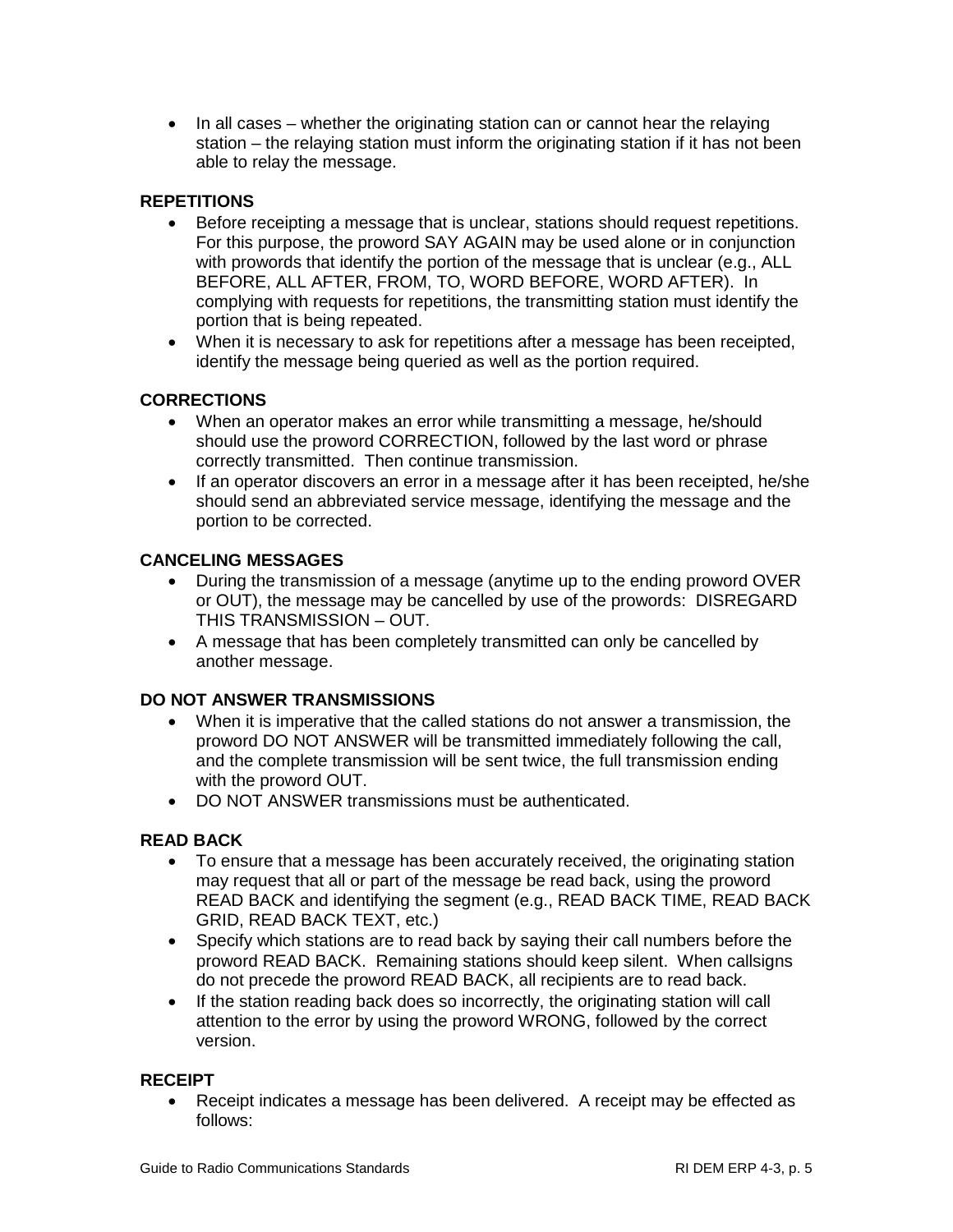- o In abbreviated procedures, if no confusion is likely to arise, a return transmission may be considered a receipt.
- o After each message or string of messages, the receiving station transmits proword ROGER.
- $\circ$  In the case of a message requiring acknowledgment, the use of the proword WILCO constitutes a receipt. (The meaning of WILCO includes that of ROGER.)
- To increase the speed of handling collective calls, one (and only one) station in the net may be directed to receipt for the message. Other stations may still request repetition.
- Either the originating or receiving station may indicate a wish to add another transmission with the proword MORE TO FOLLOW in the message ending or receipt.

# **ACKNOWLEDGMENT OF MESSAGES**

- It is the prerogative of the originator to request an ACKNOWLEDGMENT to a message from any or all addressees of that message. (An acknowledgment should not be confused with a reply or receipt.)
- The request for acknowledgment of a message normally is included in the text of that message.
- If the message has been transmitted, the request for acknowledgment will constitute a new message.
- Acknowledgments are originated only by the addressee to whom the request for acknowledgment was made.
- A prompt reply referring to the message may serve in lieu of an acknowledgment.

### **VERIFICATIONS**

- When requested by an addressee, the originating station will verify with the originator and send the correct version.
- When a message to a number of addressees is queried by one station and found to be incorrect, the corrected version must be sent to all addressees.

### **BREAK-IN PROCEDURE**

- A station having a message of higher precedence than the transmission in progress may break in and thus suspend that transmission in the following manner:
	- o FLASH Break in at once and transmit the message (b and c below).
	- $\circ$  IMMEDIATE May break in at once and pass the message. If necessary, a preliminary call may be made before transmitting the message.
	- o PRIORITY As for IMMEDIATE except that only long ROUTINE messages should be interrupted.
- When spoken three times, these prowords, mean, "Cease transmissions immediately. Silence will be maintained until the station breaking in has passed the message."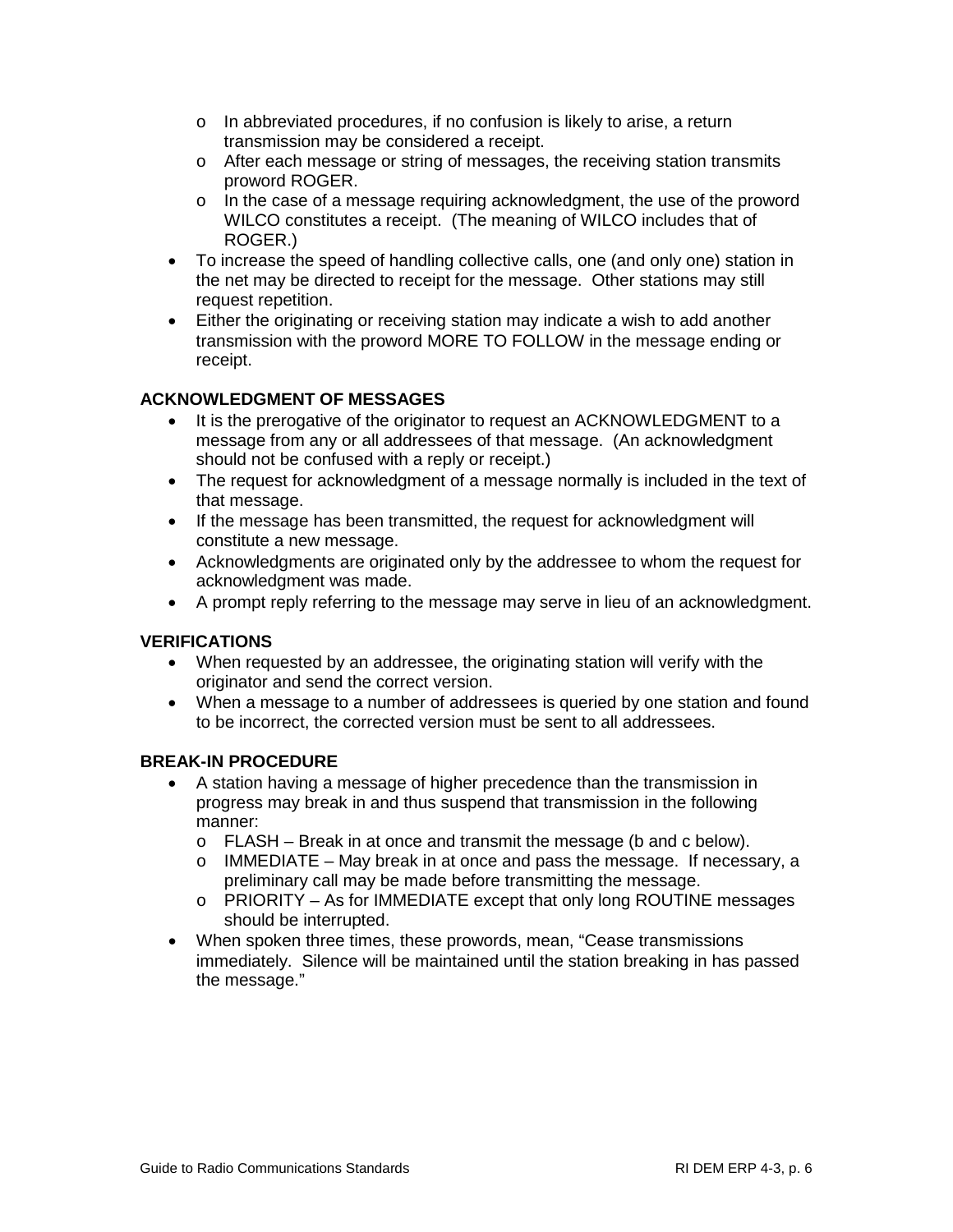# **APPENDIX: COMMON PROWORDS (STANDARD PROCEDURE WORDS)**

| <b>Proword</b>                                     | <b>Meaning</b>                                                                                                                                                   |
|----------------------------------------------------|------------------------------------------------------------------------------------------------------------------------------------------------------------------|
| <b>ACKNOWLEDGE</b>                                 | Confirm that you have received my message and will comply<br>(WILCO).                                                                                            |
| <b>AFFIRMATIVE</b>                                 | Yes/Correct.                                                                                                                                                     |
| <b>NEGATIVE</b>                                    | No/Incorrect.                                                                                                                                                    |
| ALL AFTER                                          | Everything that you (I) transmitted after                                                                                                                        |
| ALL BEFORE                                         | Everything that you (I) transmitted before                                                                                                                       |
| <b>BREAK - BREAK - BREAK!</b>                      | All stations will immediately cease transmission. The station<br>breaking in has an urgent message.<br>(Used only in extreme emergency.)                         |
| <b>CORRECT</b>                                     | You are correct.                                                                                                                                                 |
| <b>CORRECTION</b>                                  | The correct version is                                                                                                                                           |
| <b>WRONG</b>                                       | Your last transmission was incorrect; the correct version is                                                                                                     |
| <b>DISREGARD THIS</b><br><b>TRANSMISSION - OUT</b> | This transmission is an error; disregard it.                                                                                                                     |
| DO NOT ANSWER - OUT                                | Station(s) called are not to answer this call, acknowledge this<br>message, or transmit in connection with this transmission.                                    |
| <b>FIGURES</b>                                     | Numbers follow (in this message).                                                                                                                                |
| MESSAGE.                                           | I have an informal message for you.                                                                                                                              |
| <b>MESSAGE FOLLOWS</b>                             | I have a formal message which should be recorded (e.g. written<br>down).                                                                                         |
| <b>OVER</b>                                        | I have finished my turn. I await a response.                                                                                                                     |
| <b>OUT</b>                                         | Go ahead, transmit. I have finished my transmission.                                                                                                             |
| <b>OUT TO YOU</b>                                  | I have nothing more for you. No reply is expected.<br>Do not reply. I will now call another station on the net.<br>(Note: OVER and OUT are never used together.) |
| <b>READ BACK</b>                                   | Read back the following message to me exactly as received.                                                                                                       |
| <b>I READ BACK</b>                                 | The following is my reply to your request to read back.                                                                                                          |
| RELAY TO                                           | Transmit the following message to all addressees or to the<br>address immediately following.                                                                     |
| <b>RELAY THROUGH</b>                               | Send this message by way of callsign _____ to ____.                                                                                                              |
| <b>ROGER</b>                                       | I have received your last transmission satisfactorily.                                                                                                           |
| <b>ROGER SO FAR?</b>                               | Have you received this part of my message satisfactorily?                                                                                                        |
| <b>SAY AGAIN</b>                                   | Repeat all of your last transmission.                                                                                                                            |